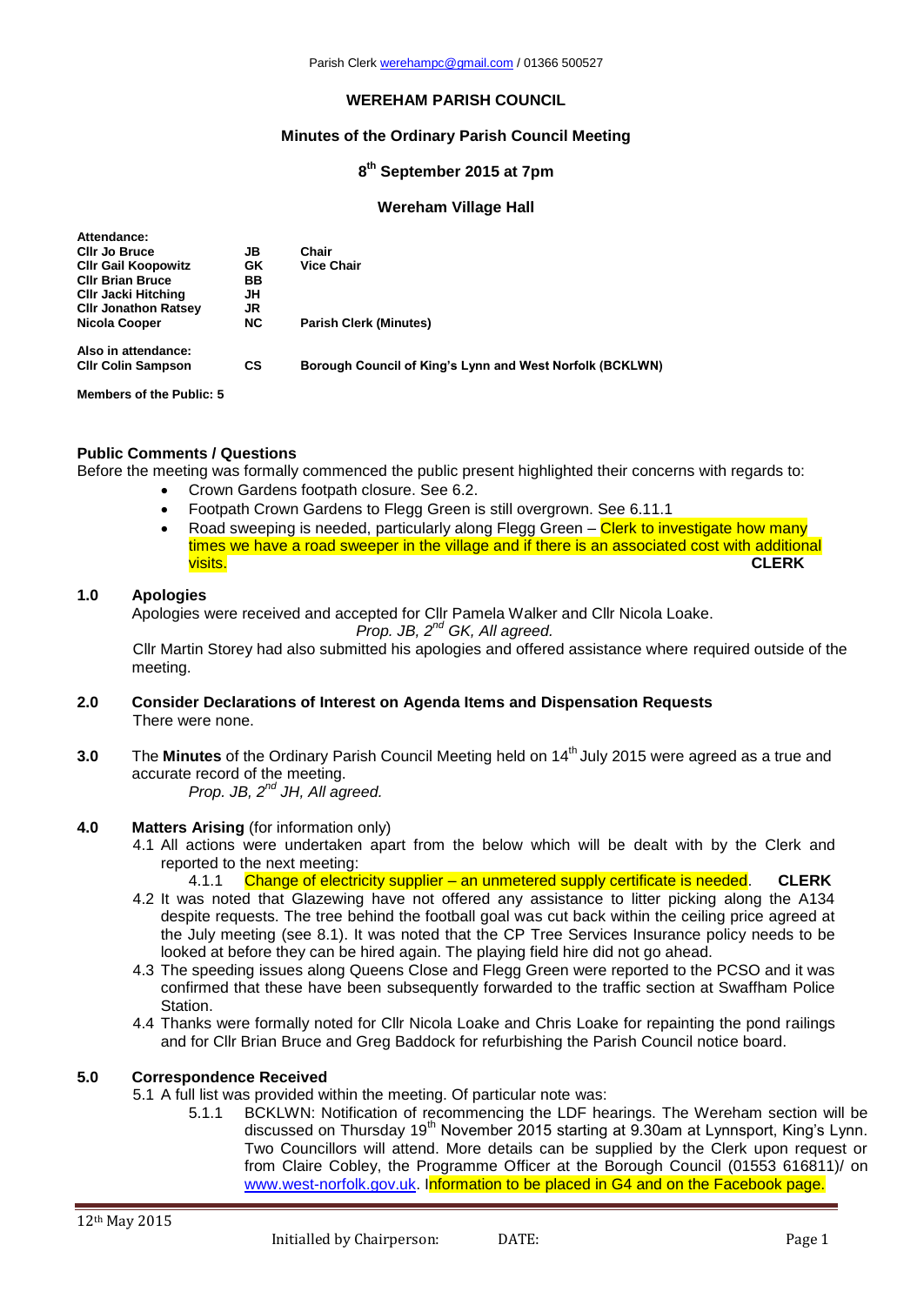### **6.0 Village Management Issues**

- **6.1** A letter from Mrs Roberts was discussed. The Council took on board the concerns highlighted and asked the Clerk to 1: contact NALC to request advice on how the Parish Council can best stop misuse of the pond area for camping and fishermen urinating in the pond and 2: to respond to Mrs Roberts letter. **CLERK**
- 6.2 The closure of Crown Gardens pathways was discussed. It was advised that the path has been informally closed by the residents either side and the concrete pathway replaced by mulch within the neighbouring gardens. One of the houses is up for sale. The pathway is the only alternative route out of the estate should the road exit be blocked. Clerk asked to 1: contact NALC for advice on whether we can advise the estate agents about the situation and 2: Contact BCKLWN to chase a response on the planning investigation. **CLERK**
- 6.3 Following the July meeting BT has confirmed that from 17/7/13 17/7/14 there were 2 freephone calls made from the pondside phone box. From 18/7/14 – 17/7/15 there were 11 freephone calls made. No chargeable calls and no emergency calls. They also confirmed that the consultation process itself would not bind the PC to adoption. The signing of the adoption contract would be the binding agreement. The consultation process has been commenced and takes 90 days. Additional information with regards to a Community Defibrillator was passed to the Clerk by JH – key points to be forwarded to Councillors by Clerk and put on the October agenda. **CLERK**
- 6.4 **Highways** SAM2 signs and dropped kerb by post box have both been ordered following the awarding of the Parish Partnership grant. The Flegg Green signs are still being progressed, Highways are struggling with some delays, a post for a Giveway sign at the Queens Close / The Row junction has been installed and the provision of a sign here is awaited. The tree overhanging the streetlight outside 2 Spring Court was reported to Highways and a letter should have been sent to residents. The blocked drain along The Row has been cleared. It was noted that the clearance works along the Row are still outstanding – a job number was copied to the Parish Council in July for this work. Brian Bruce agreed to contact Andy Wallace to chase all of these issues. **BB**
- 6.5 CGM Play Area work is still outstanding. Clerk to continue to chase. **CLERK**
- 6.6 Wicksteed approved for unaccompanied Play Area Inspection. Clerk to place order. **CLERK** *Prop JB, 2nd GK All agreed.*
- 6.7 It was noted that CGM were asked to remove some poisonous plants found around the perimeter of the play area after the August inspection. This was undertaken. The grass on the field has been left very long. Clerk asked to contact CGM to ask when the last grass cut was undertaken and when the next was due. Advise that the PC is not happy with how long they have let it get, that the Cemetery path has still not need sprayed and that the long response time and regular need to chase them for agreed works has become a big issue. **CLERK**
- 6.8 John Eastgate, formerly from NCC Highways has advised the Clerk that Highways previously undertook works to the pond wall when it started to collapse. He estimated this to be around five years ago. At the time it was felt that the collapse could be due to a fault in the highways pipe, which runs under the green to drain the road into the pond and could be weakening the wall. The Clerk has spoken to Andy Wallace about this and he has looked at the wall but doesn't feel this is a highways issue as the pond water could have undermined the wall. Clerk to 1: discuss this with Andy Wallace further 2: contact the Environment Agency, Natural England and English Heritage to explore grants possibility 3: contact the Internal Drainage Board for quotes. **CLERK**

JR suggested that RAF Marham could also be a good contact for possible funding. Cllr Sampson to also send over an email linking to possible funders.

- 6.9 After some discussion it was agreed that the Clerk would email the Grounds Maintenance Spec used for the previous tendering exercise to all Councillors prior to the October meeting. It was noted that quotes for 1,2, and 3 years would be useful. CGM, Holly Landscapes and Top Garden Services will be asked to quote. References will be requested. **CLERK**
- 6.10 The BCKLWN requires the start and end of St Margarets Hill to be marked on a pre supplied map. BB to investigate and pass the information back to the Clerk. **BB**
- 6.11 Items noted for next Rangers visit were:
	- 6.11.1 Pathway from Crown Gardens to Flegg Green is still overgrown Clerk to contact Cllr Storey to ask if he could assist with this. **CLERK**
	- 6.11.2 Grassed area outside the Village Hall is becoming a safety issue and has been reported to highways.
	- 6.11.3 Flytipping has been noticed along the A134 between the layby and Gibbet Lane. Clerk to report to Nathan Johnson at BCKLWN. **CLERK**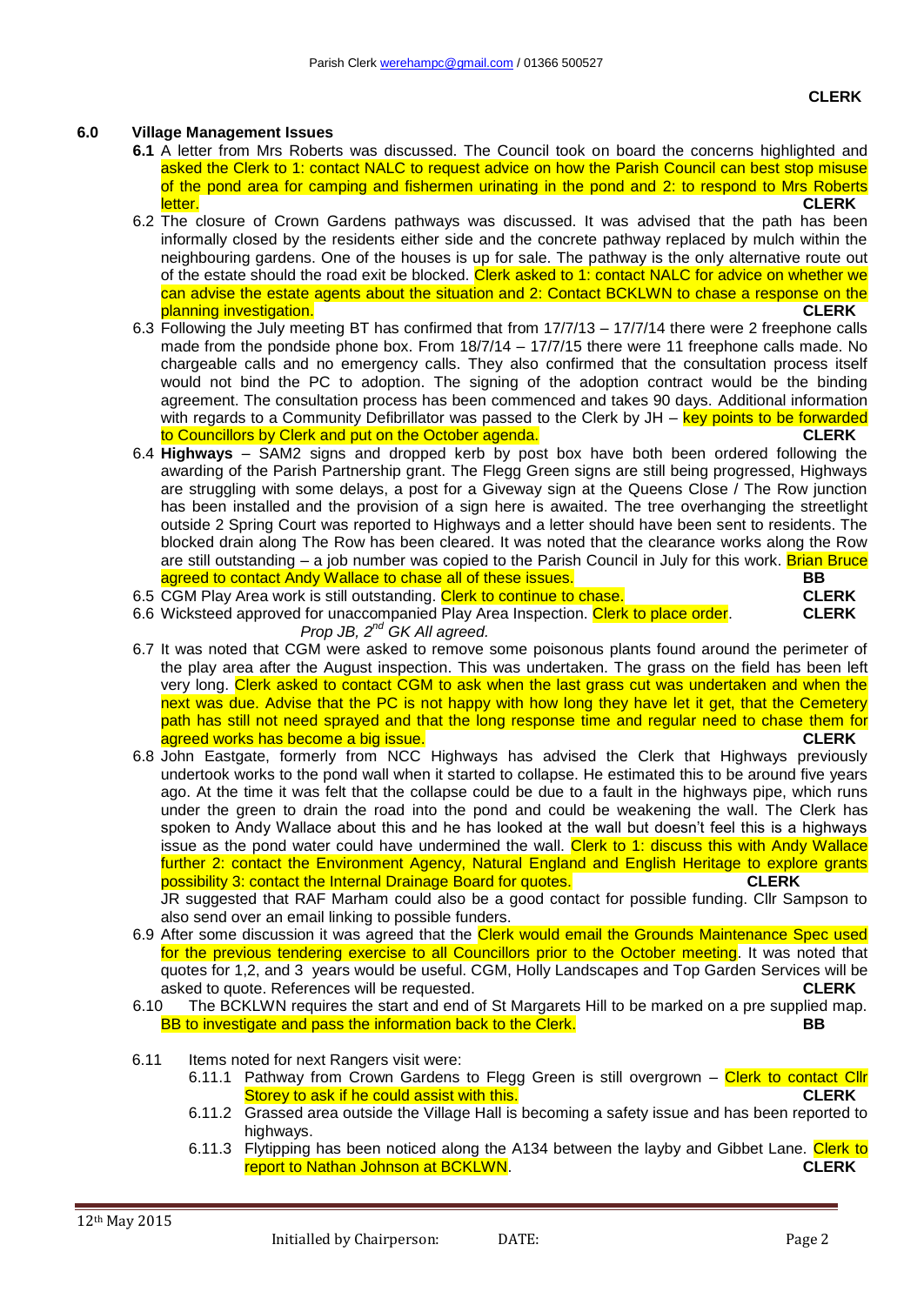6.11.4 There is a badly sunken drain on the A134 near the pathway to Back Lane. Dudley to email a photo to the Clerk to send to Highways email a photo to the **Clerk to send to Highways**.

## **7.0 Village Hall Update**

7.1 A general update was provided by GK. The Stage 2 Lottery application is being progressed. At the AGM it was agreed by the Management Committee and those public present to become a Charitable Incorporated Organisation. It was noted that the Village Hall is a maternity roost, home to more than 600 bats. Clerk to contact Victoria Gray to ask for specific details about the CIO, timeframes and how it affects the Parish Council going forward so that NALC can be asked for advice. **CLERK**

### **8.0** Finance

8.1 The accounts to September 8<sup>th</sup> 2015 and cheques to be signed were considered and payments were resolved to be approved in accordance with the below. Clerk to contact Westcotec to check timescales for the SAM2 before the cheque is posted. **CLERK** *Prop JB, 2nd GK All agreed.*

# **Summary of Expenditure 8th September 2015**

### **RECEIPTS FOR PERIOD 14/7/15 – 8/9/15**

| 14/07/2015   |           | £651.04 VAT Refund                                                  |
|--------------|-----------|---------------------------------------------------------------------|
| 21/08/2015   |           | £360.00 Beachamwell, Methwold & Stoke Ferry PC for training session |
| To be banked |           | £30.00 Marshland St James PC Payment for training                   |
|              | £1,041.04 |                                                                     |

### **DIRECT DEBIT EXPENDITURE FOR PERIOD 14/7/15 – 8/9/15**

|            | £494.80 |                                           |
|------------|---------|-------------------------------------------|
| 01/09/2015 |         | £43.38 EON Streetlighting Sept            |
| 28/08/2015 |         | £204.02 N Cooper Salary and Expenses Aug  |
| 01/08/2015 |         | £43.38 EON Streetlighting Aug             |
| 28/07/2015 |         | £204.02 N Cooper Salary and Expenses July |

## **TRANSFERS MADE DURING PERIOD 14/7/15 – 8/9/15 £6,000 to be transferred from Business Saver to Community Account**

## **FOR AUTHORISATION AND PAYMENT 8/9/15**

#### **CHEQUES:**

|           | £100.00 CP Tree Services - cut back tree behind football goal           |  |
|-----------|-------------------------------------------------------------------------|--|
|           | £83.80 Wereham Village Hall Hire and Compliments Slips print            |  |
|           | £350.00 Norfolk Parishes Training Partnership - Training session        |  |
|           | £141.72 N Cooper extra hours and expenses                               |  |
|           | £120.00 Mazars External Audit                                           |  |
|           | £3,852.00 Westcotec (SAM2 - 50% to be reclaimed from Parish Partnership |  |
| £4,647.52 |                                                                         |  |
|           |                                                                         |  |

#### **Balance as per cash book at 08/09/15**

Business Saver £10,025.35 Community Account £3,003.38

#### **9.0 Parish Council Management Issues**

- 9.1 Website nearly ready but delayed by web designers annual leave. Clerk to send examples of profiles for website to JR, JH and NL. **CLERK**
- 9.2 It was agreed that Steven Bruce and Roger Lankfer would be asked to stay on the Internal Drainage Board to represent the PC.

*Prop JB, 2nd GK All agreed.*